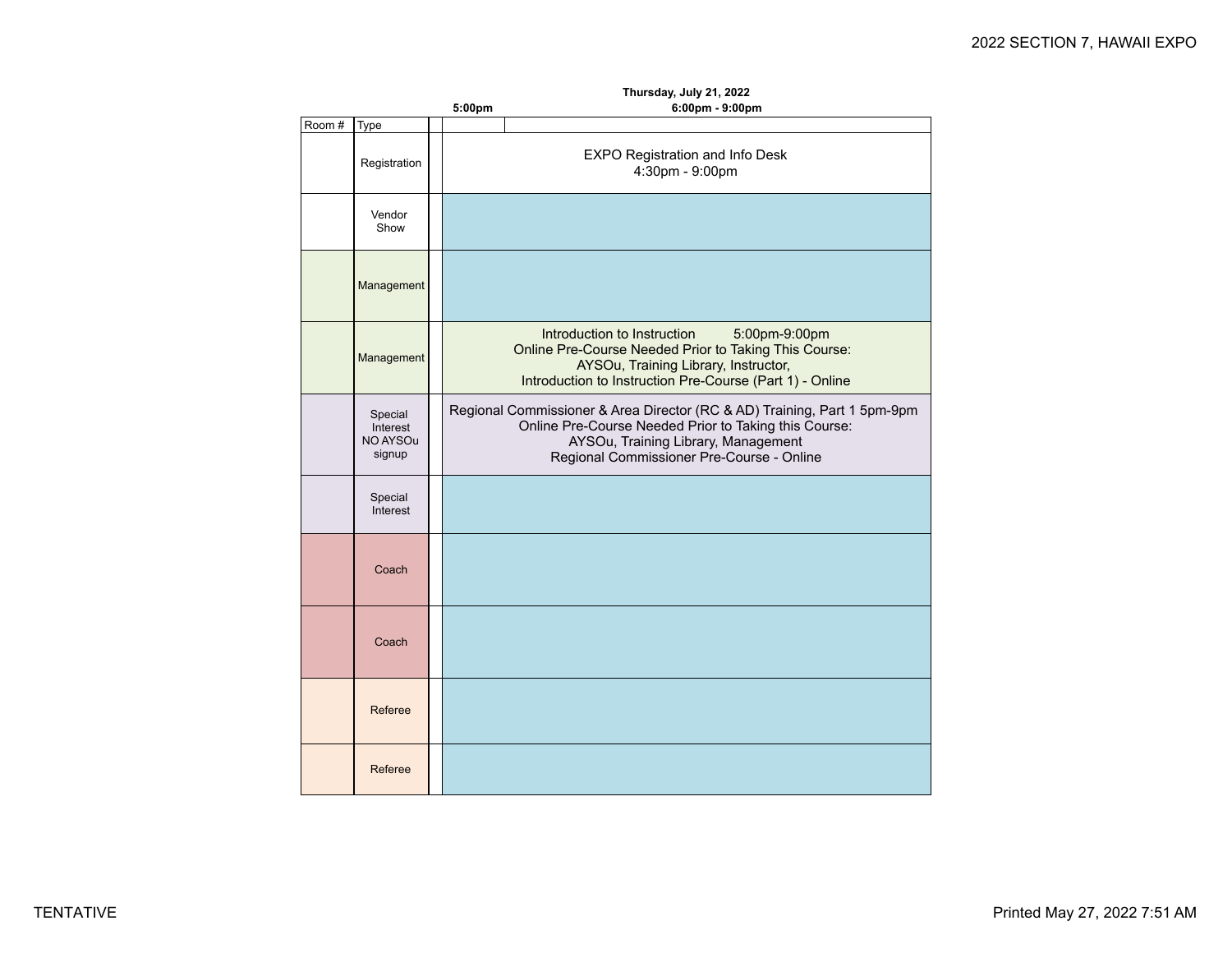|       |                                           | Friday, July 22, 2022                                                                  |                                                                                     |                                        |                                                                                                                   |                                                                                                        |                                                      |  |
|-------|-------------------------------------------|----------------------------------------------------------------------------------------|-------------------------------------------------------------------------------------|----------------------------------------|-------------------------------------------------------------------------------------------------------------------|--------------------------------------------------------------------------------------------------------|------------------------------------------------------|--|
| Room# | Type                                      | 8:00am                                                                                 | 12:00pm                                                                             | 12:30-1:45pm                           | 2:00pm-3:15pm                                                                                                     | 3:30pm-4:45pm                                                                                          | 5:00pm-6:15pm                                        |  |
|       | Registration                              | <b>EXPO Registration and Info Desk</b><br>7:30am - 6:00pm                              |                                                                                     |                                        |                                                                                                                   |                                                                                                        |                                                      |  |
|       | Vendor<br>Show                            |                                                                                        |                                                                                     | Vendor Show<br>1:00pm-5:00pm           |                                                                                                                   |                                                                                                        |                                                      |  |
|       | Management                                | Management Instructor<br>8:00am-2:00pm<br>Prerequisite: Introduction<br>to Instruction |                                                                                     |                                        | <b>Maximizing Website</b><br>Presence                                                                             | Child & Volunteer<br><b>Protection Advocate</b><br>Course                                              | Division Coordinator<br>Course                       |  |
|       | Management                                |                                                                                        |                                                                                     | Safe Haven Addendum                    | <b>Marketing Your Program</b><br>in the New Normal                                                                | <b>Revised Auditor Course</b>                                                                          |                                                      |  |
|       | Special<br>Interest<br>NO AYSOu<br>signup |                                                                                        | RC & AD Training<br>Part 2 w/AD 12-1pm;<br>Part 3 RC Released<br>only SD & AD 1-2pm |                                        | How to Use the Divvy<br>Card System                                                                               | Using Zipbooks In Your<br>Region                                                                       | The New AYSOU for<br>Instructors &<br>Administrators |  |
|       | Special<br>Interest                       |                                                                                        |                                                                                     |                                        | Live Help Desk - Region Platform; Association Platform; eTrainU;<br>Divvy; Zipbooks 1:00pm-5:00pm NO AYSOu signup |                                                                                                        |                                                      |  |
|       | Coach                                     | Coach Instructor<br>Certification<br>$9:00 - 1:00$ pm                                  |                                                                                     | <b>XXX</b>                             | <b>Attacking Technically &amp;</b><br><b>Tactically</b>                                                           | <b>United Soccer Coaches</b><br>presents Essential<br><b>Principles of Effective</b><br>Youth Coaching |                                                      |  |
|       | Coach                                     |                                                                                        |                                                                                     | <b>Coach Administrator</b><br>Training | Age Appropriate<br>Training: Environments<br>and Expectations                                                     | 4 v 4 Training for 6U &<br>8U                                                                          |                                                      |  |
|       | Referee                                   | Referee Instructor Course - 8:00 to 6:00                                               |                                                                                     |                                        |                                                                                                                   |                                                                                                        |                                                      |  |
|       | Referee                                   | Newer Ideas in Referee<br>Referee Instructor Break Out from Course<br>Positioning      |                                                                                     |                                        |                                                                                                                   |                                                                                                        |                                                      |  |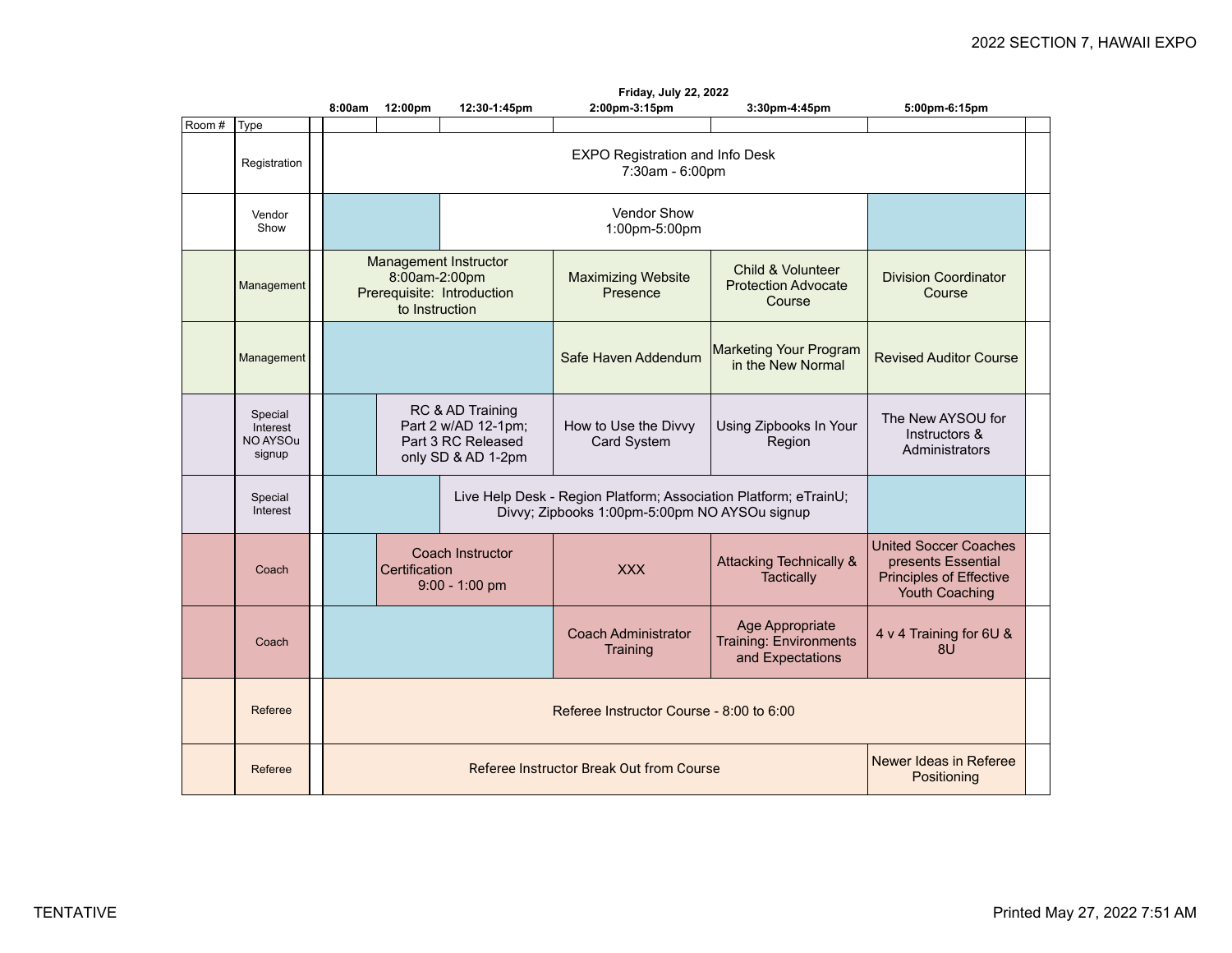|        | Saturday, July 23, 2022                   |                                            |                                                                                                |                              |                                                          |                                                                                                      |                                                                                                               |  |
|--------|-------------------------------------------|--------------------------------------------|------------------------------------------------------------------------------------------------|------------------------------|----------------------------------------------------------|------------------------------------------------------------------------------------------------------|---------------------------------------------------------------------------------------------------------------|--|
|        |                                           | 9:00am-10:15am                             | 10:30am-11:45pm                                                                                | 12:00pm-1:00pm               | 1:15pm-2:30pm                                            | 2:45pm-4:00pm                                                                                        | 4:15pm-5:30pm                                                                                                 |  |
| Room # | Type                                      |                                            |                                                                                                |                              |                                                          |                                                                                                      |                                                                                                               |  |
|        | Registration                              |                                            |                                                                                                |                              | EXPO Registration and Info Desk<br>7:30am - 6:00pm       |                                                                                                      |                                                                                                               |  |
|        | Vendor<br>Show                            |                                            |                                                                                                | Vendor Show<br>8:00am-4:30pm |                                                          |                                                                                                      | Vendor Show MOVE-<br><b>OUT</b><br>4:30pm - 6:30pm                                                            |  |
|        | Management                                | <b>Registrar Course</b>                    | Revised - Registration<br>Events In the Digital Age                                            |                              | <b>Treasurer Course</b>                                  | <b>Dispute Resolution</b>                                                                            | <b>Due Process</b>                                                                                            |  |
|        | Management                                | New What is a Budget<br><b>Really For?</b> | <b>Regional Board Member</b><br>Training                                                       |                              | Revised - Guide to<br><b>Better Communications</b>       | New! Social and Digital<br>Marketing                                                                 | Leadership Forum with<br><b>NBOD Members and</b><br><b>SDs</b>                                                |  |
|        | Special<br>Interest<br>NO AYSOu<br>signup | Using Zipbooks In Your<br>Region           | How to Use the Divvy Card<br>System                                                            |                              | The New AYSOU for<br>Administrators and<br>Instructors   | RMS: Using Sports<br>Connect & Affinity by<br>Stack Sports Part 1                                    | RMS: Using Sports<br>Connect & Affinity by<br>Stack Sports Part 2                                             |  |
|        | Special<br>Interest                       |                                            | Live Help Desk - Region Platform; Association Platform;<br>eTrainU; Divvy; Zipbooks 9am - noon |                              |                                                          | Live Help Desk - Region Platform; Association<br>Platform; eTrainU; Divvy; Zipbooks<br>1:00pm-4:00pm |                                                                                                               |  |
|        | Coach                                     | <b>XXX</b>                                 | 7v7 Training: 10U                                                                              |                              | Social and Emotional<br>Learning - "The Missing<br>Link" | Alternative Play Models-<br>Just What the Dr.<br>Ordered                                             | The AYSO Coaching<br>Manual "Benefits,<br>Features, and Roadmap"                                              |  |
|        | Coach                                     | Annual Coach Update/<br>Roundtable         | 9v9 Training for 12U                                                                           |                              | Goalkeeping 1                                            | Goalkeeping 2                                                                                        | <b>United Soccer Coaches</b><br>presents Essential<br><b>Principles of Effective</b><br><b>Youth Coaching</b> |  |
|        | Referee                                   | <b>Offside Review</b>                      | <b>Annual Referee Update</b>                                                                   |                              | Be a Great Mentor                                        | <b>Fouls and Misconduct</b><br><b>Review for 12U Games</b><br>and Below                              | You Make the Call I                                                                                           |  |
|        | Referee                                   | <b>Stopping Referee Abuse</b>              | <b>Avoiding Trouble</b>                                                                        |                              | <b>Free Kicks and Restarts</b>                           | You Make the Call II                                                                                 | Advantage - When and<br>Where                                                                                 |  |